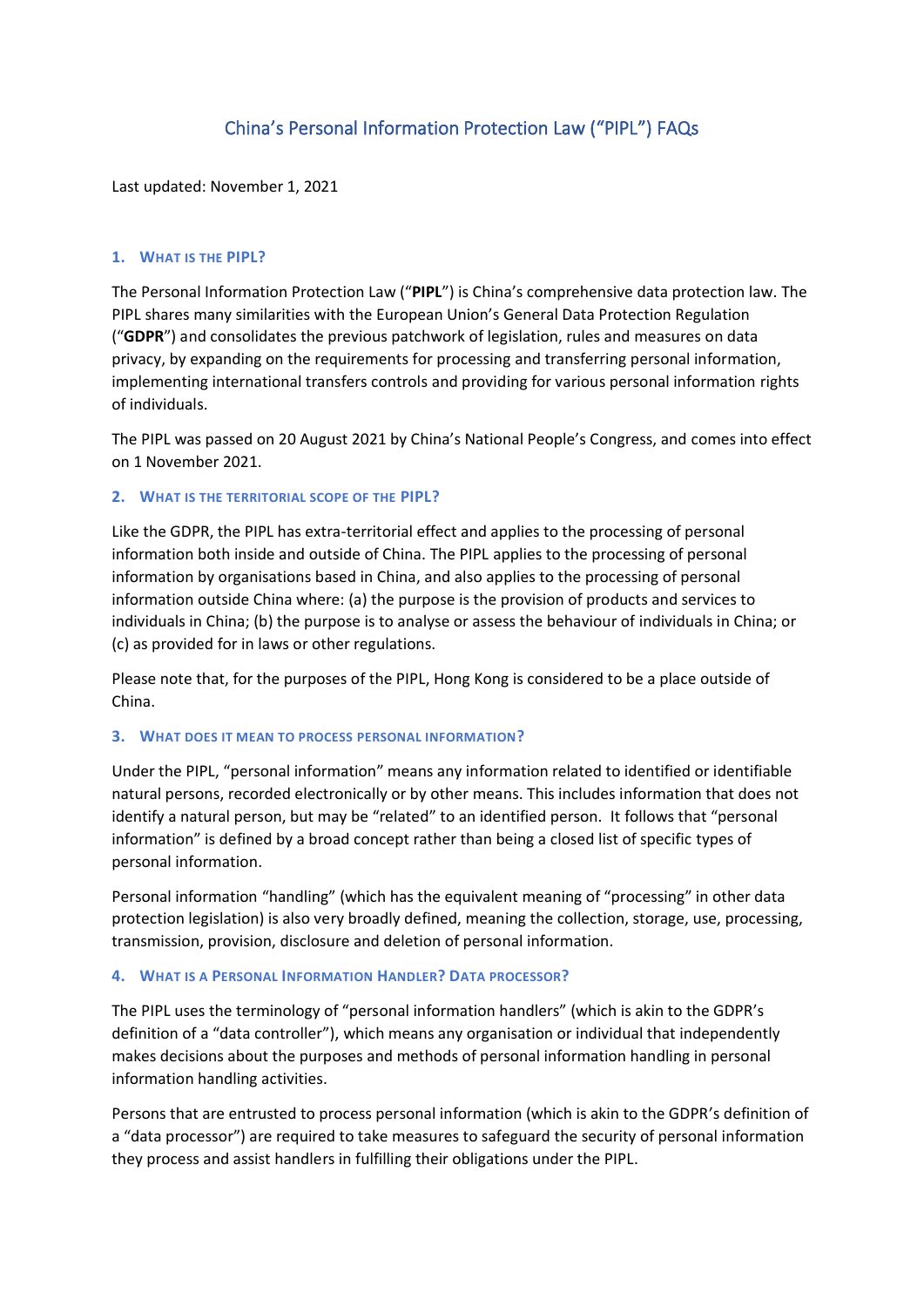Autodesk acts as a personal information handler and is also entrusted to process personal information on behalf of other personal information handlers. Where we process personal information of our employees, we act as a personal information handler. Where we provide products and services to our customers and process personal information of individuals, we are entrusted as a processor for customer content and we act as a personal information handler for other data.

# **5. WHAT RIGHTS DO INDIVIDUALS HAVE UNDER THE PIPL AND HOW WILL AUTODESK SUPPORT THESE RIGHTS?**

The PIPL provides individuals with certain rights in relation to their personal information, such as the right to:

- know, decide, restrict or object to the processing of their personal information;
- access and copy their personal information;
- data portability (i.e., to be able to obtain and reuse their personal information across services);
- withdraw their consent (where they consented to the handling of their personal information);
- correct and delete personal information; and
- require handlers to provide an explanation of automated decision-making or to object to decisions made solely through automated decision-making means.

The PIPL also provides for rights of the deceased – where a natural person dies, the PIPL permits their close relatives to, for their own lawful and legitimate interests, exercise the right to access, correct, and delete the relevant personal information of the deceased, unless otherwise arranged before the death of the deceased.

# **6. DOES THE PIPL REQUIRE PERSONAL INFORMATION TO STAY IN CHINA?**

The PIPL (in line with the separate Cyber Security Law ("**CSL**")) requires "operators of critical information infrastructure" to store personal information within the territory of mainland China, unless the international transfer is necessary and they complete a security assessment administered by the Cyberspace Administration of China ("**CAC**"). However, as Autodesk has not been designated as an operator of critical information infrastructure by the relevant authorities in China, we understand that these requirements under the CSL do not apply to Autodesk.

Adding to the separate localization requirement applicable to operators of critical information infrastructure under the CSL, the PIPL requires that organisations that exceed a quantitative threshold of personal information set by the CAC are also required to store personal information within the territory of mainland China, unless the international transfer is necessary and they complete a security assessment administered by the CAC.

Beyond the specific localization measure noted above, the PIPL also imposes a general restriction on international transfers of personal information. Personal information handlers may only transfer personal information outside mainland China if they: (a) obtain data subjects' "separate consent"; (b) conduct impact assessments and keep records in relation to the transfers; and (c) satisfy one of the special conditions under the PIPL such as entering into CAC-issued standard contractual terms with the overseas recipient or completing a personal information protection certification conducted by a state-appointed certification authority.